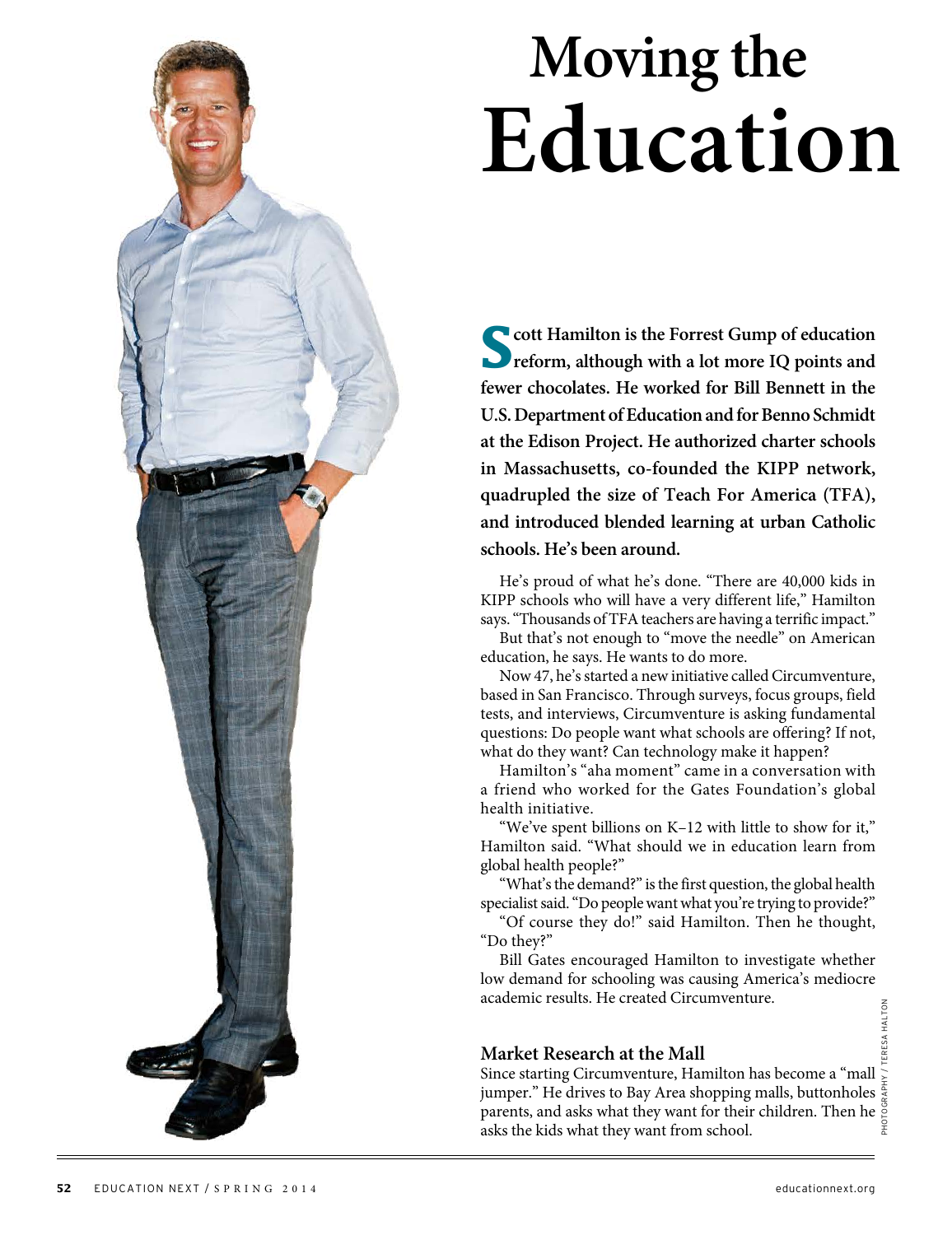# Needle

## A conversation with **Scott Hamilton**

by Joanne Jacobs

Low-income parents want good schools, he says. But demand for what schools are offering weakens in working-class families and diminishes even more for middle-class parents. One or two steps up the economic ladder, parents say, "I just want my kids to be happy."

Kids have their own perspective. "The 'why' behind education is not clear to kids," he says. Everyone wants to go to college, but not to get an education. "College is like a bar mitzvah. It's a rite of passage."

Being a "good learner" is valued. Being "well educated" is not. "Students think they can learn on their own," he's found. "Teens think, 'I'll never use geometry. If I need it, I'll learn it then.'

"Today's kids are very entrepreneurial," says Hamilton. "One-third of high schoolers say they'll start their own business."

In focus groups, he has met a Philadelphia girl who plans to open her own strip club and a boy who wants to run a saltwater aquarium store.

Kids are focused on "creating their digital brand," Hamilton says. "How they're seen online is what matters." He remembers when people would talk about "discovering who I am." Now teens say, "I'm creating my brand." He shakes his head. What used to be exploration is now marketing.

In the past, the family sat down at the dinner table together and ate the same meal, Hamilton recalls. It was meat loaf, mashed potatoes, and peas for everyone. Now dinner is "hyper-personalized." Everyone wants something different.

People expect education to fit their personal tastes and interests, too. "They like learning what they want to learn and expect to do it online."

But technology doesn't work if the motivation isn't there. And it can't do everything. Children learn teamwork and citizenship by interacting face to face.

"Young Millennials and their Generation Z siblings" think they don't need school to learn new things. They'll do it all themselves—if and when they feel like it. If kids don't see a direct connection to their own goals, they don't want to do the work.

"If they're playing a computer game, they're willing to dig for 100 treasure chests to win the Golden Sword of Awesomeness," Hamilton says. But they're not as willing to work hard in school because the reward isn't clear to them.



**"Young Millennials and their Generation Z siblings" think they don't need school to learn new things. They'll do it all themselves.** 

Circumventure is pursuing ways to put learning directly into the hands of children. Digital learning can be very effective, Hamilton believes. "Students like learning privately in their own time and their own space. If you need to watch the Khan [Academy] video five times no one knows or thinks you're dumb."

He lent mini iPads to 18 early elementary school kids and gave them incentives for completing learning pathways in curated math apps. The children averaged eight months of growth in math in just four weeks.

Schools won't vanish, Hamilton predicts, if only because "people want a safe place for kids in the workday and a place for kids to be with their peers."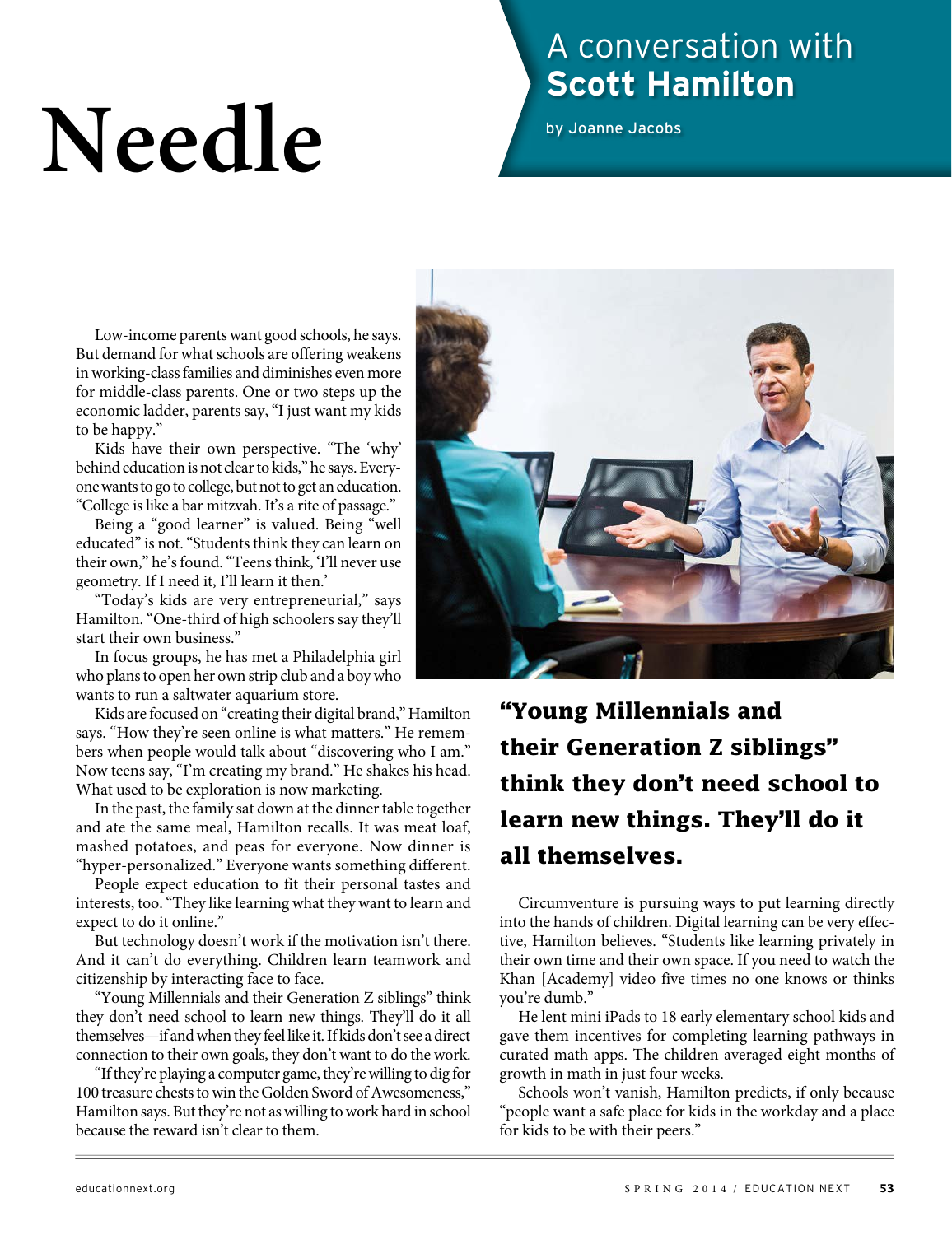

What if today's kids are not as smart as they think they are? Hamilton wonders how to persuade the future strip-club owner that she needs to master math and science.

"I don't yet have a list of solutions," says Hamilton. Just questions.

#### **From Plato to KIPP**

Growing up in Colorado, Hamilton attended "good but not great" public schools. His high school had 3,800 students. "If you wanted a good education, you could get it," he recalls. If you didn't care, you could settle for mediocrity.

Interested in politics, he postponed college to work on a senatorial campaign. The campaign manager, who had studied Latin in college, turned him on to classics. Hamilton majored in ancient Greek at Penn. He wrote his senior thesis on the education ideas in Plato's Republic. "It's been education ever since," he says.

Hamilton interned for Secretary of Education Bill Bennett, and then worked as a policy analyst for the department.

He left Washington to work for former Yale president Benno Schmidt, who was starting the Edison Project. Edison, which tried to run public schools at a profit, faltered. But it was there that Hamilton met Stacey Boyd, who became his wife.

Hamilton became Massachusetts's first associate commissioner of education for charter schools, recommending which schools would get, keep, or lose their charters.

Boyd earned an MBA and started a charter school in Boston. (Hamilton recused himself on all matters concerning his wife's school.) The Academy of the Pacific Rim seeks to combine "the best of the East—high standards, discipline and character education—with the best of the West—a commitment to individualism, creativity and diversity." Now a high-performing school serving grades 5 to 12, the academy enrolls primarily black and Latino students.

The family left Boston for San Francisco in 1999 when Hamilton went to work for Don and Doris Fisher's Pisces Foundation. The Fishers, who had started the Gap clothing stores, wanted to "reduce the gap" in achievement between the haves and have-nots, says Hamilton. "They thought education was the way to do that."

The Fishers' goal wasn't to start something new. They told Hamilton to "find what works and make it bigger."

Boyd suggested Hamilton look into KIPP. She'd met KIPP co-founder Mike Feinberg after she started the Academy of the Pacific Rim in Boston. Hamilton visited KIPP's two schools in Houston and New York City.

"It was working," he concluded. He sold the Fishers on expanding KIPP. "Don and Doris said, 'This looks great. Here's \$15 million. Go do it.'"

Hamilton decided KIPP would not run KIPP schools. "We wanted entrepreneurs to start schools, not administrators."

Hamilton had seen how his wife used her business school training to build a leadership team and create a culture of learning at the Academy of the Pacific Rim. He asked University of